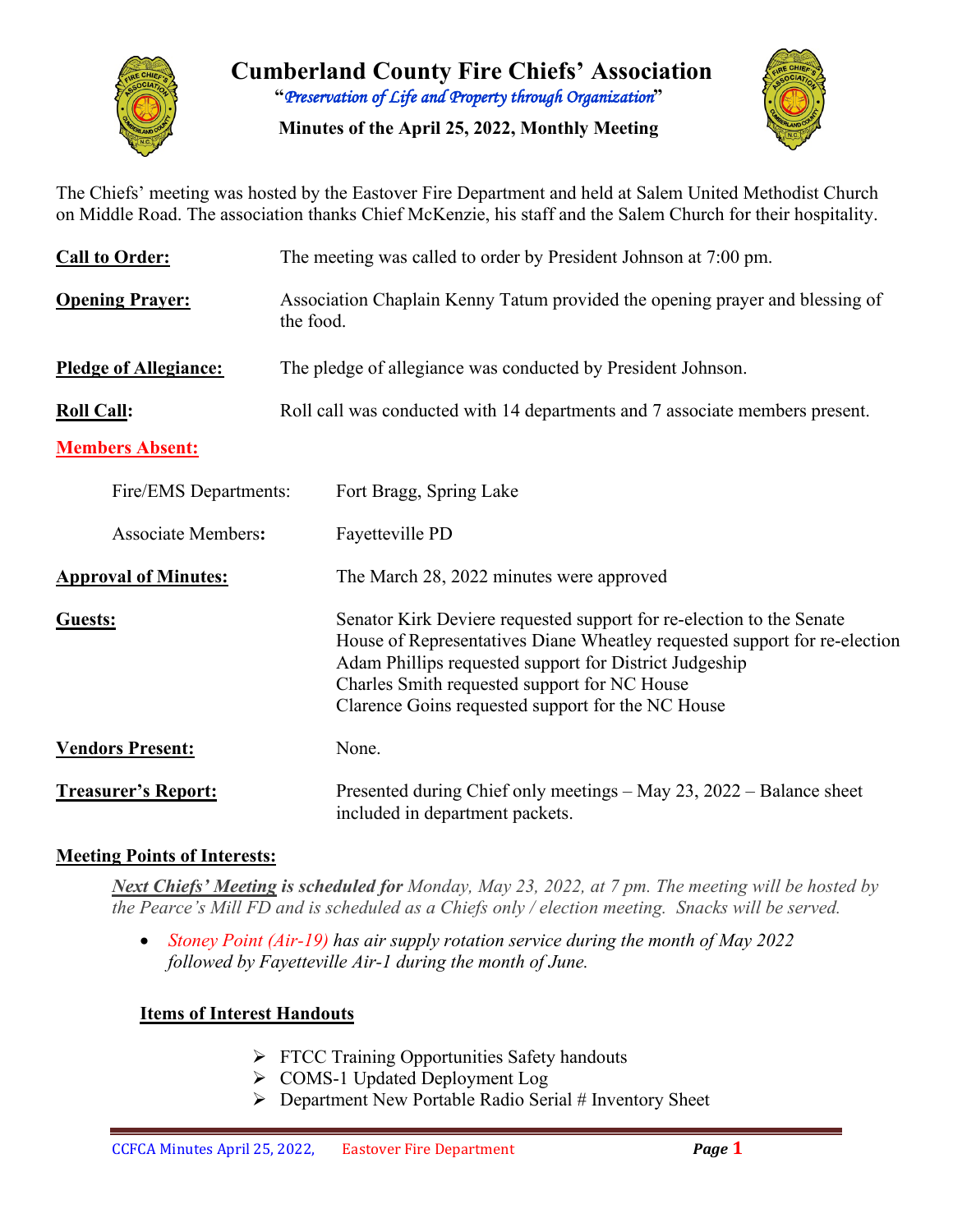- $\triangleright$  NC Office of State Budget & Management Contract #30211
- $\geq$  SOG 2022-003 Peer Support Team Draft
- $\geq$  SOG 2022-002 Training Draft Updated
- $\triangleright$  CCFCA ER-Incident County 01/01/2022 through 03/31/2022
- $\triangleright$  Copy of Chief Kevin Herndon Proclamation Lifetime Membership
- $\triangleright$  E-Mail Tim Bradley Legislative Day 2022 (Wednesday May 25<sup>th</sup>)
- > Lithium-Ion Battery Mishaps Hand-out

### **OLD BUSINESS:**

- 1. President Johnson provided another update concerning our phase II portable radio purchase progress. Due to the on-going supply chain issues, we are still waiting on mobile chargers and spare batteries. Our current plan is to change over to the new Code Plugs July 1, 2022, providing all our ordered inventory is in and distributed. He also asked all Chiefs to prepare a memorandum providing serial numbers of current 2500 portable radios that still can be utilized for the next 4 years, otherwise NC VIPER will cut them off. It was also determined that the following Stations still have code plug issues with the new mobiles and base stations. Stations 1, 3, 5, 8, 17, and 26. President Johnson will follow-up with Motorola Solutions to get this corrected.
- 2. President Johnson advised that he is awaiting further information on the awarding of the State SCIF Grant Program. This is a cumbersome process with many steps. All requested documentations have been submitted and mandatory on-line classes on the management of the grant funds have been attended. Currently waiting on the state to approve our spending plan. Once received we will formulate our FY 22-23 budget and a finance committee meeting will be called.
- 3. President Johnson advised again that there have been no further notices about the American Recovery Act 501- C-3 application. Assistant County Manager Tracy Jackson provided some background and process information.

## **NEW BUSINESS:**

- 1. President Johnson presented former Arson Investigator Stephen Hodges with the association's appreciation plaque for his many years of service as the Sheriff's Office Arson Investigator (Arson 1) and on behalf of the association thanked him for his service.
- 2. President Johnson stated that tonight is the second reading of the new and required training SOG 2022-002 and entertained discussion. Fire Chief Joe Marsh raised concerns with the Fire Officer certifications listed in the SOG and the relationship to volunteer officers. Assistant Chief Kevin Murphy advised the training SOG was derived with input from each departments' training officers and many of the listed training evolutions are already being conducted and the fire officer requirement was derived from ISO provisions.
- 4. President Johnson stated that after the new fiscal year we will update the current outdated Hazardous Material Fee Schedule to address current and comparable fees.
- 5. Chief Brian Pearce provided a current COVID-19 status report, stating that the hospital is currently in the single digits for COVID-19 hospitalizations.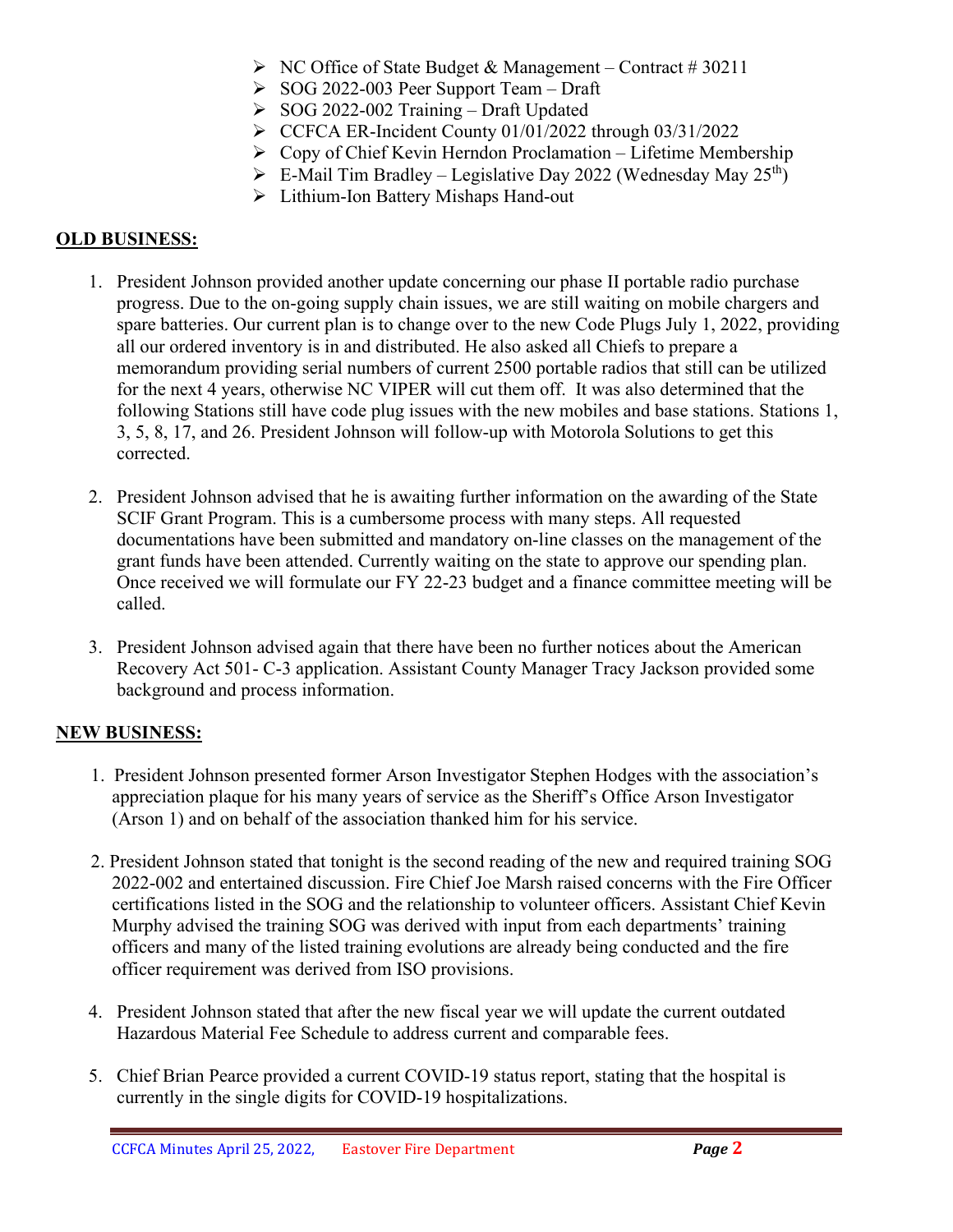- 6. Assistant Fire Chief Ricky Kennedy addressed the PEER SUPPORT TEAM SOG 2022-003 and asked the membership to please review the SOG and provide feedback to him directly prior to our May 23, 2022, meeting. President Johnson stated he supports having a PEER Support Team that will provide a support network to our members in need and assist them with their wellbeing. He doesn't want to duplicate the effort and hopes that we can jointly support one team. Chief Kennedy is committed to the process and please provide feedback to him as requested.
- 7. Fire Chief Mike Hill thanked everyone for assistance and help with Battalion Chief John Boahn's memorial service and funeral. He also stressed to keep your beneficiary forms updated.

# **COMMITTEE REPORTS:**

# **ID CARD COMMITTEE**

• **FYI.** Fire Chiefs are required to send a signed letter or memo with a firefighter requesting an ID Card. For any questions or an appointment contact 424-0694 or e-mail at [cjohnson.spfd@gmail.com](mailto:cjohnson.spfd@gmail.com)

President Johnson again asked the members to please continue to recycle or return the clips used for our ID Cards. These clips are extremely expensive, and we need to reuse them as much as possible in order to hold down costs. Please collect clips when your members leave a department and recycle the clips. He also reminded the membership that we do not print blue tags, which are considered temporary tags only.

#### **LIFE SAFETY/EDUCATION COMMITTEE** Kevin Lowther (Fire Marshal) E-Mail: [klowther@co.cumberland.nc.us](mailto:klowther@co.cumberland.nc.us)

• Fire Marshal Lowther addressed the current availability of Smoke Alarms and provided an update on our current smoke alarm program.

**STANDARDS & POLICY COMMITTEE** D/C Tracy Smith (Pearce's Mill FD) Chairperson, E-Mail: [pmfd0302@nc.rr.com](mailto:pmfd0302@nc.rr.com)

> • Vice-Chair Kevin Murphy discussed the various pending SOG's and stated that he will provide an update during the May 2022 meeting on the proposed Tanker Task Force Concept.

**MEMORIAL COMMITTEE** Chief R. Marley (Pearce's Mill) Chairperson,

E-Mail: [pmfd0301@nc.rr.com](mailto:pmfd0301@nc.rr.com)

• No report.

## **TRAINING COMMITTEE** Assistant Chief Kevin Murphy (Stoney Point) Chairperson

E-Mail [kmurphy1903@gmail.com](mailto:kmurphy1903@gmail.com)

• Provided hand-outs in each Stations packet.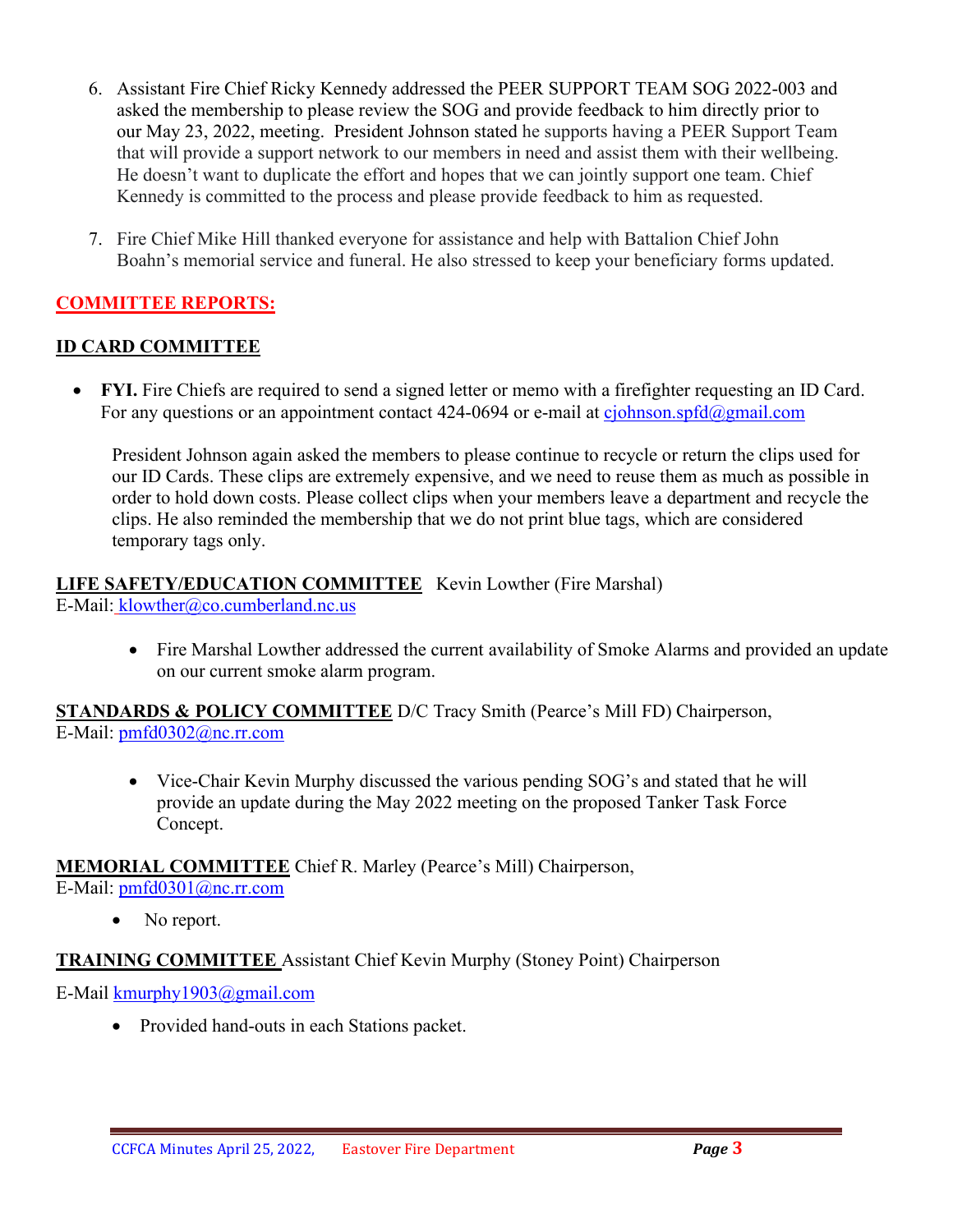**FINANCE COMMITTEE** Deputy Chief Freddy Johnson Jr. (Stoney Point) Chairperson, E-Mail: [spfd1302@nc.rr.com](mailto:spfd1302@nc.rr.com)

- Provided a current fund balance of \$246,156.72 with several liabilities pending.
- President Johnson stated that the finance committee met prior to the meeting and discussed budget issues that will be presented during the May 23, 2022, meeting.
- The finance committee also discussed electrical utilities for the CCFCA building with funds coming from the State Capital Infra-Structure (SCIF) funds awarded to the association. Also discussed bids for the job and the attempt to gather additional bids.

**RESCUE COMMITTEE** Deputy Chief Hank Harris (Cotton FD) Chairperson,

E-Mail: [cfd402@nc.rr.com`](mailto:cfd402@nc.rr.com)

• No Report

**COMMUNICATIONS /DISPATCH STEERING / AVL COMMITTEE** Chief Chuck Hodges (Hope Mills FD), Chairperson, E-Mail: clhodges@townofhopemills.com

• No report.

. **RECORDS MANAGEMENT COMMITTEE** – Division Chief Brandon Hanzal (Stoney Point) Chairperson, E-Mail:

• No report.

**HOSTILE RESPONSE / ACTIVE SHOOTER** – Assistant Chief Kevin Morgan (FFD) Chairperson, E-Mail: [kevinmorgan@fayettevillenc.gov](mailto:kevinmorgan@fayettevillenc.gov)

• No report.

**RECRUITMENT / RETENTION COMMITTEE** – Fire Chief Justin Nobles (SVFD # 23) Chairperson. E-Mail: [Jnobles@stedmanfire.com](mailto:Jnobles@stedmanfire.com)

• No report.

**JOINT INCIDENT / DISASTER RESPONSE COMMITTEE** – Assistant Fire Chief Richard Bradshaw (VFD) Chairperson, E-Mail: [rbradshaw1@nc.rr.com](mailto:rbradshaw1@nc.rr.com)

• No report. **ASSOCIATE MEMBERS REPORT**

**COUNTY MANAGERS OFFICE** – Assistant County Manager Tracy Jackson E-Mail: [tjackson@co.cumberland.nc.us](mailto:tjackson@co.cumberland.nc.us)

> Assistant County Manager Tracy Jackson addressed a question and process posed by the membership concerning receiving funding for the CC Fire Protection Service District Grant Funds earlier to avoid costly increases in prices due to the current inflation and supply issues. Vendors are not honoring expired quotes and will only quote prices for a short period.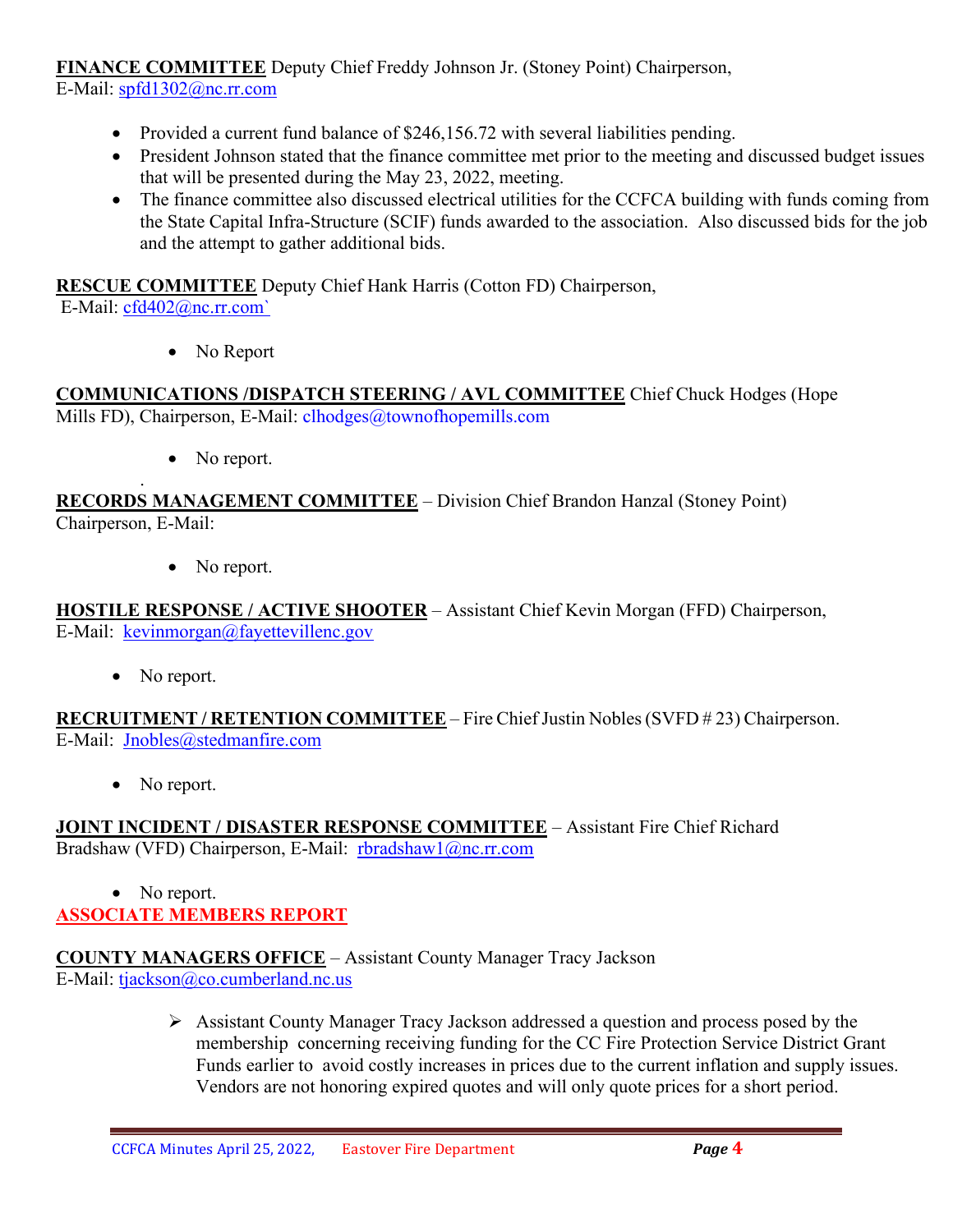#### **EMERGENCY SERVICES DIRECTOR/ ECC-911 (**Gene Booth, Director), E-Mail: [gbooth@co.cumberland.nc.us](mailto:gbooth@co.cumberland.nc.us)

• **Emergency Services Director Gene Booth –**.

- $\triangleright$  No report.
- **Emergency Management Coordinator Garry Crumpler**
	- $\triangleright$  No report.
- **Fire Marshal Kevin Lowther**
	- $\triangleright$  Nothing further.
- **9-1-1 Supervisor Adam Johnson**
	- S Not Present.

#### **EMS DIRECTOR:** David Grovdahl, EMS Chief E-Mail: [dgrovdahl@capefearvalley.com](mailto:dgrovdahl@capefearvalley.com)

• Advised that there have been no further changes to the new and proposed EMS System Plan and the meeting with our members and the EMS staff was beneficial. More information is forthcoming.

**HAZMAT:** AC David Richtmeyer - POC telephone for HAZMAT is 910-229-6938, E-Mail: [davidrichmeyer@fayettevillenc.gov](mailto:davidrichmeyer@fayettevillenc.gov)

• No report.

**NC FORESTRY:** Craig Gottfried, County Ranger, E-Mail: [craig.gottfried@ncagr.gov](mailto:craig.gottfried@ncagr.gov)

- Provided Kudos for all the received assistance and help with the Cedar Creek Wildland Fire that burned out of control for 10 days in the Beaver Dam area. Both Beaver Dam, Vander fire departments, Cumberland County Emergency Management Staff along with CCFCA and State Forestry assets mitigated the wildland fire.
- President Johnson stated that both Chiefs Brock and Bradshaw reported back that COMS-1 was an excellent asset but the air conditioning in the bus were freezing up and needed to be looked at.

**FTCC** Steve Drew, E-Mail: [drews@faytechcc.edu](mailto:drews@faytechcc.edu)

• No report.

**SHERIFF'S OFFICE** Sheriff Wright [ewright@ccsonc.org](mailto:ewright@ccsonc.org) (Sr. Sgt. Steven Hodges) Email - [shodges@ccsonc.org](mailto:shodges@ccsonc.org)

• No report.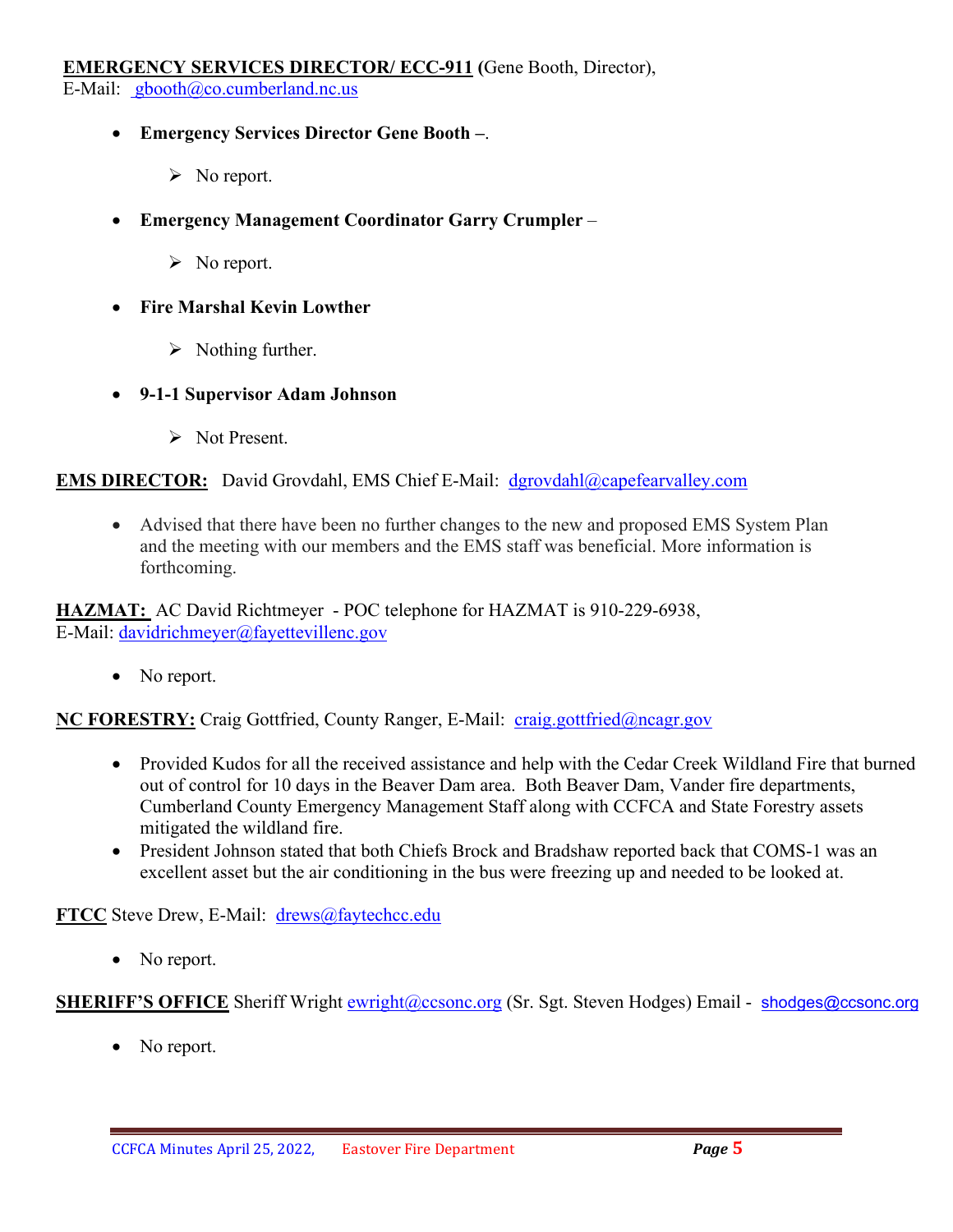**FAYETTEVILLE POLICE –** Police Chief Gina Hawkins, Email [ghawkins@ci.fay.nc.us](mailto:ghawkins@ci.fay.nc.us)  (Captain Jay Devane) [jdevane@ci.fay.nc.us](mailto:jdevane@ci.fay.nc.us)

> President Johnson reminded the membership that Captain DeVane's retirement ceremony is scheduled for May  $20<sup>th</sup>$  in the council chamber at City Hall.

### **NC HIGHWAY PATROL** – Colonel Freddy Johnson Jr. Commander NCSHP.

E-Mail: [Freddy.johnson@ncshp.org](mailto:Freddy.johnson@ncshp.org) or First Sergeant S. Johnson SHP Raleigh Training Center E-Mail [sean.johnson@ncshp.org](mailto:sean.johnson@ncshp.org)

• No Report

### **CUMBERLAND COUNTY COMMISSIONERS**

• No report.

## **FOR THE GOOD OF THE ASSOCIATION:**

Fire Chief Logan Herndon, Grays Creek Fire Station 18 announced that the department has a good KME 1800 Gallon Tanker for Sale if anyone is interested. Please follow-up with him.

**ADJOURNMENT:** A motion was made to adjourn by Fire Chief Gary Brock and seconded by Fire Chief Chuck Hodges, the meeting was adjourned at 2115 hours.

Respectfully Submitted by: *Freddy l. Johnson Sr. Mark A. Melvin* Freddy L. Johnson Sr., CFO Mark A. Melvin, CFO Fire Chief / President Fire Chief / Secretary

**Enclosures – 1.** 1 – April 25, 2022, attendance roster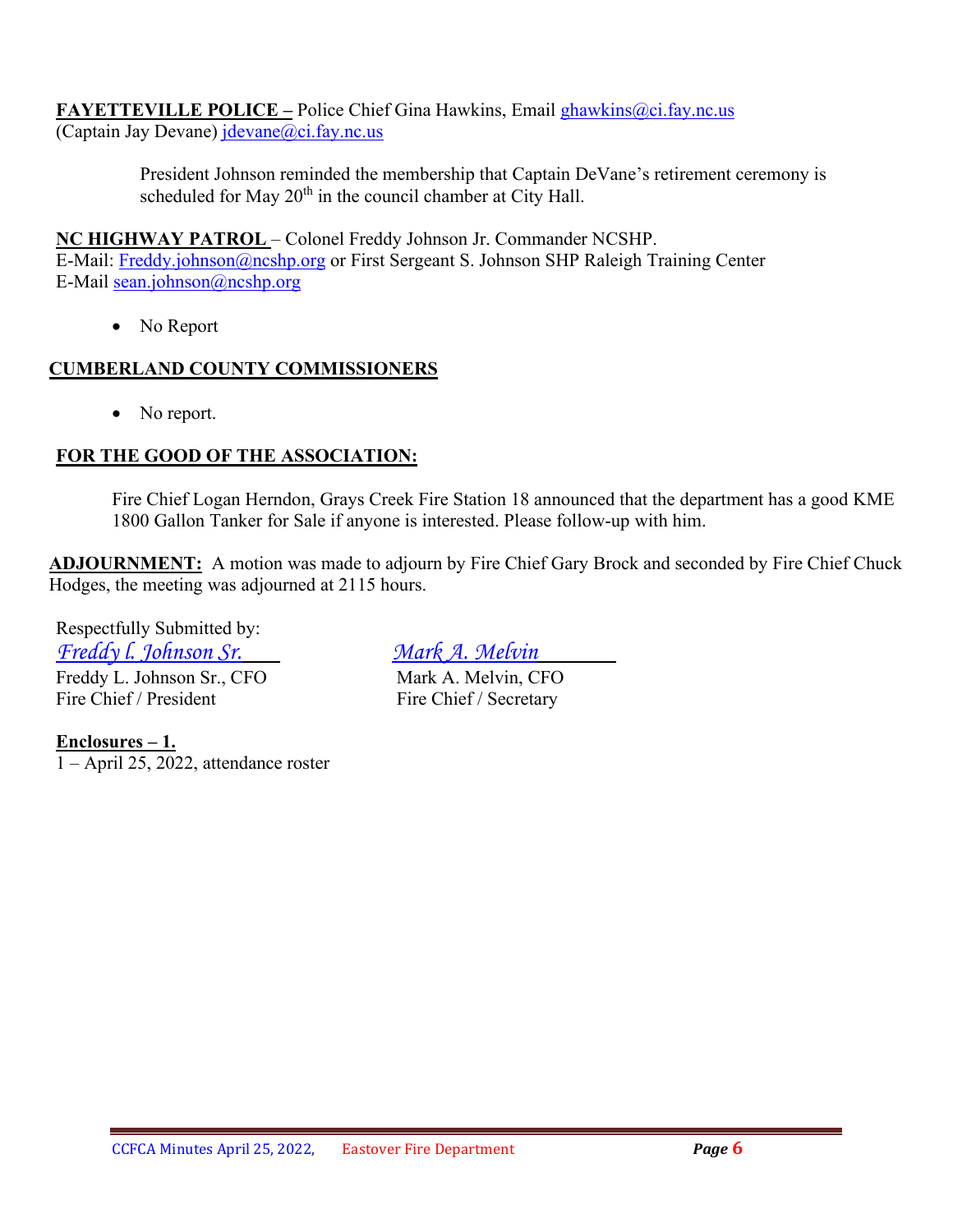

#### *CUMBERLAND COUNTY FIRE CHIEF'S ASSOCIATION MONTHLY - ROLL CALL / ATTENDANCE*  **2022**



| <b>MEMBERS PRESENT</b><br>(19)                                                                         | 16                   | 19                | 14                | 17                         |                          |                          |                   |                          |                      |                |                      |                     |  |
|--------------------------------------------------------------------------------------------------------|----------------------|-------------------|-------------------|----------------------------|--------------------------|--------------------------|-------------------|--------------------------|----------------------|----------------|----------------------|---------------------|--|
| <b>ASSOCIATES PRESENT (10)</b>                                                                         | 07                   | 09                | 07                | 09                         |                          |                          |                   |                          |                      |                |                      |                     |  |
| <b>Total Number in attendance</b>                                                                      | <b>NA</b>            | 65                | 51                | 59                         |                          |                          |                   |                          |                      |                |                      |                     |  |
| <b>CC Fire Chiefs</b><br><b>DEPARTMENTS</b><br>&<br><b>ORGANIZATION</b><br><b>Chief's Only Meeting</b> | Zoom<br>24-JAN-22-   | PMFD<br>28-FEB-22 | EFD<br>28-MAR-22- | Eastover<br>APR-22-<br>25- | MAY-22-PMFD-Snacks<br>23 | Fort Bragg<br>27-JUN-22- | 25-JUL-22- Vander | Dinner<br>22-AUG-22-PMFD | Cotton<br>26-SEP-22- | 24-OCT-22-CRFD | 28-NOV-22- PMFD-Zoom | 19-DEC-22 - SHERIFF |  |
| <b>MEMBERS</b>                                                                                         | <b>MEETING DATES</b> |                   |                   |                            |                          |                          |                   |                          |                      |                |                      |                     |  |
| <b>BEAVER DAM STA 26 &amp; 27</b>                                                                      | A                    | P                 | Е                 | P                          |                          |                          |                   |                          |                      |                |                      |                     |  |
| <b>BETHANY STA 12</b>                                                                                  | P                    | P                 | Ē                 | P                          |                          |                          |                   |                          |                      |                |                      |                     |  |
| <b>COTTON STA 4</b>                                                                                    | P                    | P                 | P                 | P                          |                          |                          |                   |                          |                      |                |                      |                     |  |
| <b>CUMBERLAND ROAD STA 5</b>                                                                           | P                    | P                 | P                 | P                          |                          |                          |                   |                          |                      |                |                      |                     |  |
| <b>EASTOVER STA1</b>                                                                                   | P                    | P                 | P                 | P                          |                          |                          |                   |                          |                      |                |                      |                     |  |
| <b>EMS EMERGENCY MED SVC</b>                                                                           | P                    | P                 | P                 | P                          |                          |                          |                   |                          |                      |                |                      |                     |  |
| <b>FAYETTEVILLE FIRE DEPT</b>                                                                          | P                    | P                 | P                 | P                          |                          |                          |                   |                          |                      |                |                      |                     |  |
| <b>FORT BRAGG FIRE DEPT</b>                                                                            | ${\bf E}$            | P                 | P                 | Ε                          |                          |                          |                   |                          |                      |                |                      |                     |  |
| <b>GODWIN - FALCON STA 17</b>                                                                          | P                    | P                 | Е                 | $\overline{P}$             |                          |                          |                   |                          |                      |                |                      |                     |  |
| <b>GRAYS CREEK STA 18</b>                                                                              | P                    | P                 | P                 | P                          |                          |                          |                   |                          |                      |                |                      |                     |  |
| <b>GRAYS CREEK STA 24</b>                                                                              | A                    | P                 | P                 | P                          |                          |                          |                   |                          |                      |                |                      |                     |  |
| <b>HOPE MILLS STA 21</b>                                                                               | P                    | A                 | A                 | P                          |                          |                          |                   |                          |                      |                |                      |                     |  |
| <b>PEARCE'S MILL STA 3</b>                                                                             | P                    | P                 | P                 | P                          |                          |                          |                   |                          |                      |                |                      |                     |  |
| <b>SPRING LAKE STA 22</b>                                                                              | P                    | P                 | P                 | A                          |                          |                          |                   |                          |                      |                |                      |                     |  |
| <b>STEDMAN STA 23</b>                                                                                  | P                    | P                 | P                 | P                          |                          |                          |                   |                          |                      |                |                      |                     |  |
| <b>STONEY POINT STA 13 &amp; 19</b>                                                                    | P                    | P                 | P                 | P                          |                          |                          |                   |                          |                      |                |                      |                     |  |
| <b>VANDER STA 2 &amp; 8</b>                                                                            | P                    | P                 | Е                 | P                          |                          |                          |                   |                          |                      |                |                      |                     |  |
| <b>WADE STA 16</b>                                                                                     | P                    | P                 | P                 | P                          |                          |                          |                   |                          |                      |                |                      |                     |  |
| <b>WESTAREA STA 15-20 &amp; 25</b>                                                                     | P                    | P                 | P                 | P                          |                          |                          |                   |                          |                      |                |                      |                     |  |
| <b>ASSOCIATE MEMBERS</b>                                                                               |                      |                   |                   |                            |                          |                          |                   |                          |                      |                |                      |                     |  |
| <b>CC EMERGENCY SERVICES</b>                                                                           | P                    | P                 | P                 | P                          |                          |                          |                   |                          |                      |                |                      |                     |  |
| <b>COUNTY COMMISSIONERS</b>                                                                            | A                    | P                 | P                 | P                          |                          |                          |                   |                          |                      |                |                      |                     |  |
| <b>COUNTY MGR OFFICE</b>                                                                               | P                    | P                 | P                 | P.                         |                          |                          |                   |                          |                      |                |                      |                     |  |
| <b>FAYETTEVILLE PD</b>                                                                                 | A                    | P                 | P                 | A                          |                          |                          |                   |                          |                      |                |                      |                     |  |
| <b>FORESTRY</b>                                                                                        | P                    | P                 | Е                 | P                          |                          |                          |                   |                          |                      |                |                      |                     |  |
| <b>FTCC</b>                                                                                            | P                    | P                 | P                 | P.                         |                          |                          |                   |                          |                      |                |                      |                     |  |
| <b>HAZMAT</b>                                                                                          | P                    | P                 | P                 | P.                         |                          |                          |                   |                          |                      |                |                      |                     |  |
| <b>HIGHWAY PATROL</b>                                                                                  | P                    | P                 | P                 | P                          |                          |                          |                   |                          |                      |                |                      |                     |  |
|                                                                                                        | A                    | P                 | A                 | P                          |                          |                          |                   |                          |                      |                |                      |                     |  |
| <b>RETIRED FIRE CHIEFS</b>                                                                             |                      |                   |                   |                            |                          |                          |                   |                          |                      |                |                      |                     |  |
| <b>SHERIFFS OFFICE</b>                                                                                 | P.                   | A                 | P.                | P.                         |                          |                          |                   |                          |                      |                |                      |                     |  |

 $\sim$